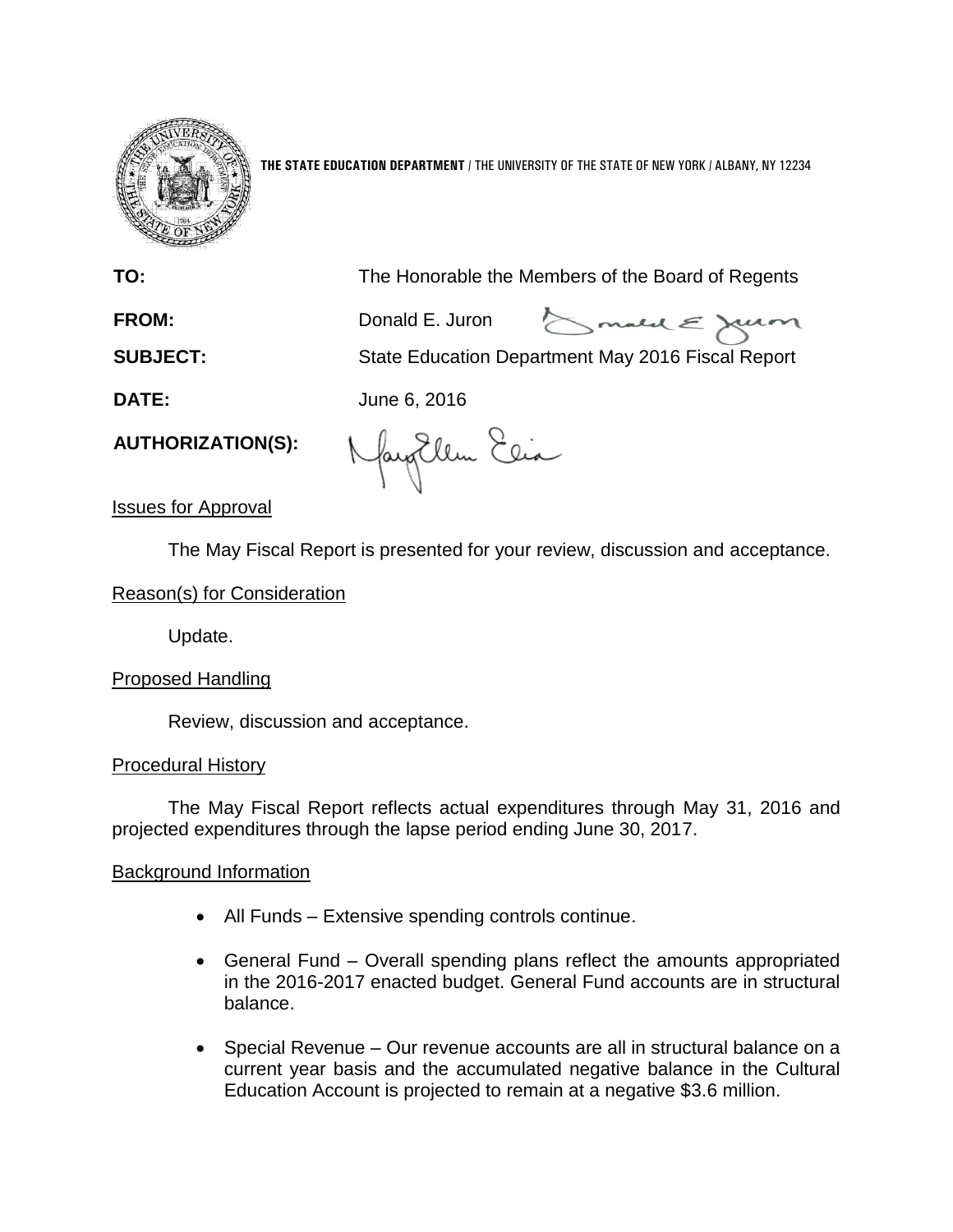Federal – This report reflects current year plans for two year grant awards.

## **Recommendation**

I recommend that the Board of Regents accept the May 2016 State Education Department Fiscal Report as presented.

## Timetable for Implementation

N/A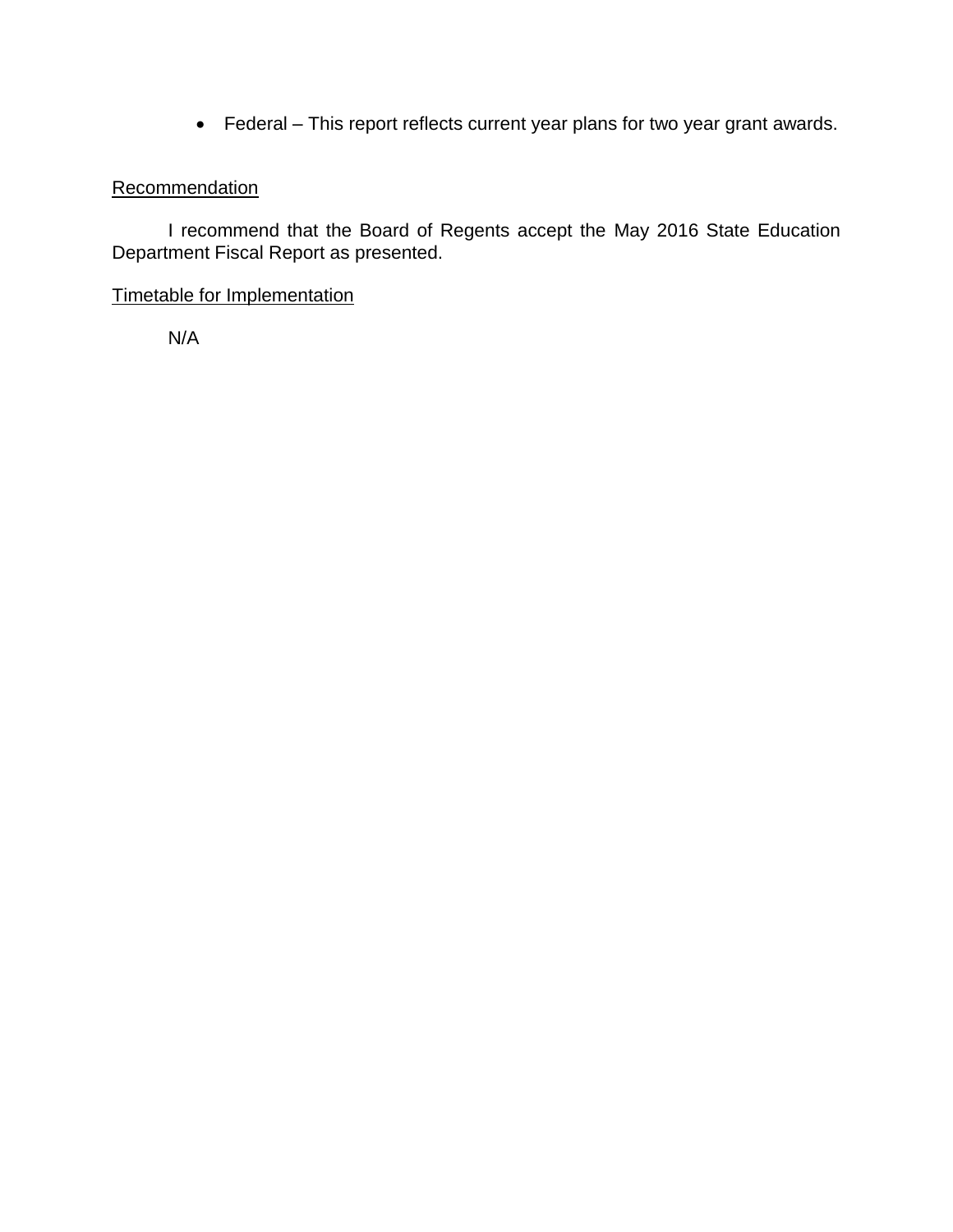### **STATE EDUCATION DEPARTMENT GRAND TOTALS FINANCIAL STATUS AS OF MAY 31, 2016**

*For State Fiscal Year 2016-17*

|                                                  |          | (1)                             | (2)                               | (3)                                             | (4)                                          | (5)                                                   | (6)                                              | (7)                                                   | (8)                                              | (9)                                                            |
|--------------------------------------------------|----------|---------------------------------|-----------------------------------|-------------------------------------------------|----------------------------------------------|-------------------------------------------------------|--------------------------------------------------|-------------------------------------------------------|--------------------------------------------------|----------------------------------------------------------------|
|                                                  |          | Available<br>Funds<br>on 4/1/16 | 2016-2017<br>Projected<br>Revenue | Cumulative<br>Projected<br>Revenue<br>2016-2017 | Actual<br>Expenditures<br>Through<br>5/31/16 | Projected<br>Expenditures<br>to Program<br>Period End | Total<br>Expenditures<br>Actual and<br>Projected | 2016-2017<br>Projected<br>Revenue vs.<br>Expenditures | Projected<br>Structural<br>Balance<br>at 3/31/17 | Cumulative<br>Projected<br>Balance<br>at Program<br>Period End |
| <b>GENERAL FUND</b>                              |          |                                 |                                   |                                                 |                                              |                                                       |                                                  |                                                       |                                                  |                                                                |
| <b>Personal Service</b><br>Nonpersonal Service   |          | 0<br>$\mathbf{0}$               | 26,861,000<br>35,276,000          | 26,861,000<br>35,276,000                        | 3,410,231<br>1,130,695                       | 23,450,769<br>34,145,305                              | 26,861,000<br>35,276,000                         | 0<br>0                                                | 0<br>0                                           | 0<br>$\pmb{0}$                                                 |
|                                                  | Subtotal | $\mathbf{0}$                    | 62,137,000                        | 62,137,000                                      | 4,540,926                                    | 57,596,074                                            | 62,137,000                                       | $\Omega$                                              | $\Omega$                                         | $\Omega$                                                       |
| <b>SPECIAL REVENUE</b>                           |          |                                 |                                   |                                                 |                                              |                                                       |                                                  |                                                       |                                                  |                                                                |
| All Accounts                                     | Subtotal | 32,394,484                      | 159,830,960                       | 192,225,444                                     | 26.657.037                                   | 131.246.622                                           | 157,903,659                                      | 1,927,301                                             | 4,252,454                                        | 34,321,785                                                     |
| <b>FEDERAL FUNDS</b>                             |          |                                 |                                   |                                                 |                                              |                                                       |                                                  |                                                       |                                                  |                                                                |
| October-September Programs                       |          |                                 |                                   |                                                 |                                              |                                                       |                                                  |                                                       |                                                  |                                                                |
| <b>Personal Service</b><br>Fringe/Indirect Costs |          | N/A<br>N/A                      | N/A<br>N/A                        | 51,871,450<br>40,603,369                        | 3,220,207<br>1,833,662                       | 48,651,243<br>38,769,707                              | 51,871,450<br>40,603,369                         | N/A<br>N/A                                            | N/A<br>N/A                                       | N/A<br>N/A                                                     |
| Nonpersonal Service                              |          | N/A                             | N/A                               | 18,460,394                                      | 3,087,366                                    | 15,373,028                                            | 18,460,394                                       | N/A                                                   | N/A                                              | N/A                                                            |
|                                                  | Subtotal | N/A                             | N/A                               | 110,935,213                                     | 8,141,235                                    | 102,793,978                                           | 110,935,213                                      | N/A                                                   | N/A                                              | N/A                                                            |
| July-June Programs                               |          |                                 |                                   |                                                 |                                              |                                                       |                                                  |                                                       |                                                  |                                                                |
| <b>Personal Service</b>                          |          | N/A                             | N/A                               | 32,903,254                                      | 29,242,332                                   | 3,660,922                                             | 32,903,254                                       | N/A                                                   | N/A                                              | N/A                                                            |
| Fringe/Indirect Costs<br>Nonpersonal Service     |          | N/A<br>N/A                      | N/A<br>N/A                        | 26,010,107<br>25,336,527                        | 14,127,901<br>8,261,621                      | 11,882,206<br>17,074,906                              | 26,010,107<br>25,336,527                         | N/A<br>N/A                                            | N/A<br>N/A                                       | N/A<br>N/A                                                     |
|                                                  | Subtotal | N/A                             | N/A                               | 84,249,888                                      | 51,631,853                                   | 32,618,035                                            | 84,249,888                                       | N/A                                                   | N/A                                              | N/A                                                            |
| <b>GRAND TOTALS</b>                              |          | N/A                             | N/A                               | 449,547,545                                     | 90,971,051                                   | 324,254,709                                           | 415,225,760                                      | N/A                                                   | N/A                                              | N/A                                                            |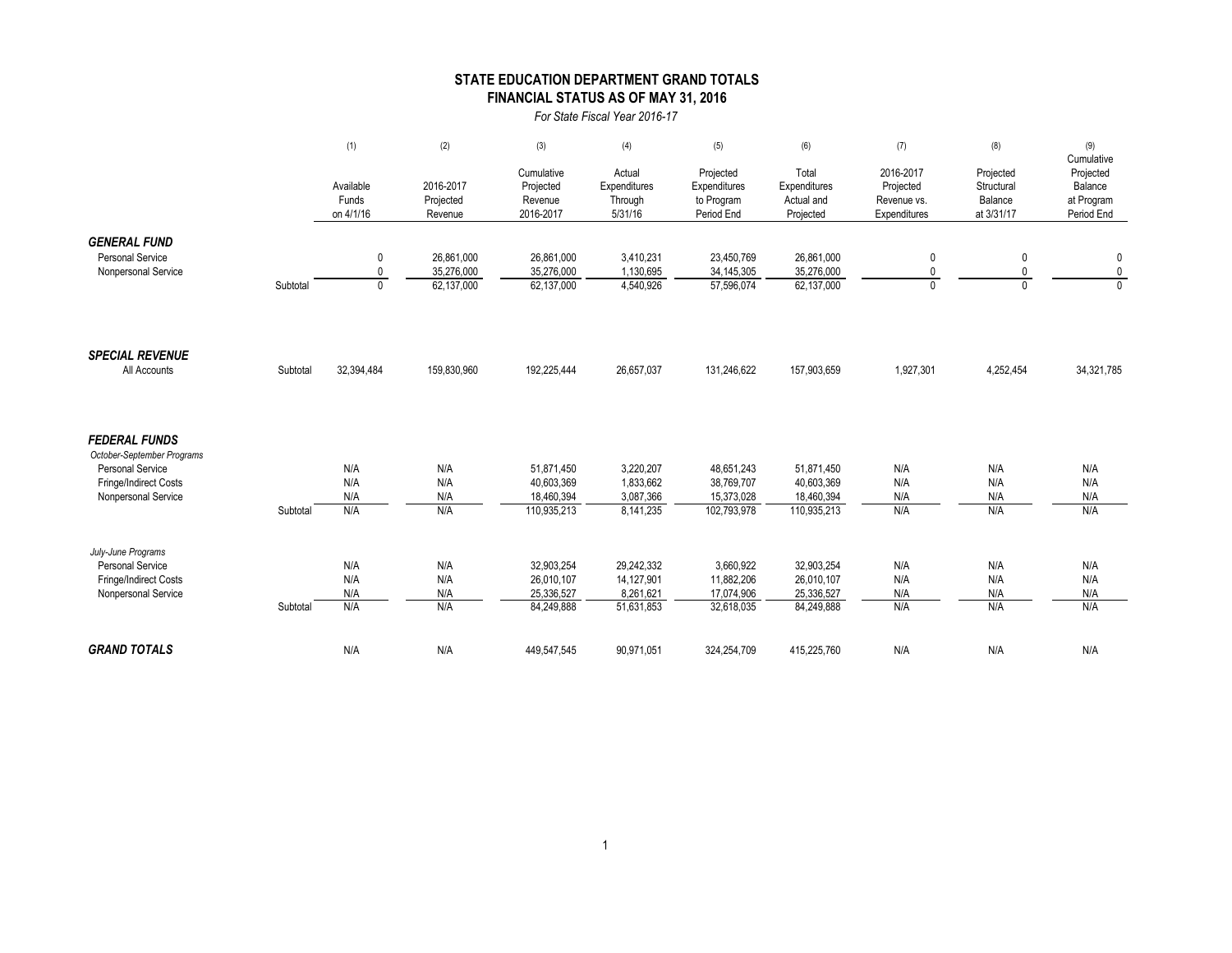#### **FINANCIAL STATUS AS OF MAY 31, 2016 ADULT CAREER AND CONTINUING EDUCATION SERVICES**

*For State Fiscal Year 2016-17*

|                                     |          | (1)                             | (2)                               | (3)                                             | (4)                                          | (5)                                                   | (6)                                              | (7)                                                   | (8)                                              | (9)<br>Cumulative                                |
|-------------------------------------|----------|---------------------------------|-----------------------------------|-------------------------------------------------|----------------------------------------------|-------------------------------------------------------|--------------------------------------------------|-------------------------------------------------------|--------------------------------------------------|--------------------------------------------------|
|                                     |          | Available<br>Funds<br>on 4/1/16 | 2016-2017<br>Projected<br>Revenue | Cumulative<br>Projected<br>Revenue<br>2016-2017 | Actual<br>Expenditures<br>Through<br>4/30/16 | Projected<br>Expenditures<br>to Program<br>Period End | Total<br>Expenditures<br>Actual and<br>Projected | 2016-2017<br>Projected<br>Revenue vs.<br>Expenditures | Projected<br>Structural<br>Balance<br>at 3/31/17 | Projected<br>Balance<br>at Program<br>Period End |
| <b>GENERAL FUND</b>                 |          |                                 |                                   |                                                 |                                              |                                                       |                                                  |                                                       |                                                  |                                                  |
| <b>Personal Service</b>             |          | $\mathbf{0}$                    | 769,000                           | 769,000                                         | 120,427                                      | 648,573                                               | 769,000                                          | 0                                                     |                                                  | 0                                                |
| Nonpersonal Service                 |          | $\mathbf{0}$                    | 3,437,000                         | 3,437,000                                       | 102,205                                      | 3,334,796                                             | 3,437,000                                        | $\mathbf{0}$                                          |                                                  | 0                                                |
|                                     | Subtotal | $\mathbf{0}$                    | 4,206,000                         | 4,206,000                                       | 222,631                                      | 3,983,369                                             | 4,206,000                                        | $\mathbf 0$                                           | $\Omega$                                         | $\overline{0}$                                   |
| <b>FEDERAL FUNDS</b>                |          |                                 |                                   |                                                 |                                              |                                                       |                                                  |                                                       |                                                  |                                                  |
| October-September Programs          |          |                                 |                                   |                                                 |                                              |                                                       |                                                  |                                                       |                                                  |                                                  |
| Personal Service                    |          | N/A                             | N/A                               | 45,884,936                                      | $\Omega$                                     | 45,884,936                                            | 45,884,936                                       | N/A                                                   | N/A                                              | N/A                                              |
| Fringe/Indirect Costs               |          | N/A                             | N/A                               | 36,506,056                                      |                                              | 36,506,056                                            | 36,506,056                                       | N/A                                                   | N/A                                              | N/A                                              |
| Nonpersonal Service                 |          | N/A                             | N/A                               | 13,997,777                                      | 2,954,989                                    | 11,042,788                                            | 13,997,777                                       | N/A                                                   | N/A                                              | N/A                                              |
|                                     | Subtotal | N/A                             | N/A                               | 96,388,769                                      | 2,954,989                                    | 93,433,780                                            | 96,388,769                                       | N/A                                                   | N/A                                              | N/A                                              |
| July-June Programs                  |          |                                 |                                   |                                                 |                                              |                                                       |                                                  |                                                       |                                                  |                                                  |
| <b>Personal Service</b>             |          | N/A                             | N/A                               | 1,706,700                                       | 1,105,503                                    | 601,197                                               | 1,706,700                                        | N/A                                                   | N/A                                              | N/A                                              |
| Fringe/Indirect Costs               |          | N/A                             | N/A                               | 1,255,278                                       | $\Omega$                                     | 1,255,278                                             | 1,255,278                                        | N/A                                                   | N/A                                              | N/A                                              |
| Nonpersonal Service                 |          | N/A                             | N/A                               | 626,260                                         | 626,260                                      | 0                                                     | 626,260                                          | N/A                                                   | N/A                                              | N/A                                              |
|                                     | Subtotal | N/A                             | N/A                               | 3,588,238                                       | 1,731,763                                    | 1,856,475                                             | 3,588,238                                        | N/A                                                   | N/A                                              | N/A                                              |
| <b>SPECIAL REVENUE</b>              |          |                                 |                                   |                                                 |                                              |                                                       |                                                  |                                                       |                                                  |                                                  |
| Workers' Compensation               |          | 136,093                         | 65,212 (b)                        | 201,305                                         | 0                                            | 55,000                                                | 55,000                                           | 10,212                                                | 10,212                                           | 146,305                                          |
| Social Security                     |          | $0$ (a)                         | 396,523                           | 396,523                                         | $\theta$                                     | 396,523                                               | 396,523                                          | $\Omega$                                              | $\Omega$                                         |                                                  |
| Proprietary - Supervision           |          | 1,395,676                       | 4,143,000 (c)                     | 5,538,676                                       | 586,280                                      | 3,551,874                                             | 4,138,154                                        | 4,846                                                 | 62,546                                           | 1,400,522                                        |
| Proprietary - Tuition Reimbursement |          | 3,978,109                       | 673,221 (d)                       | 4,651,330                                       | 105,402                                      | 345,869                                               | 451,271                                          | 221,950                                               | 423,221                                          | 4,200,059 (e)                                    |
| High School Equivalency (GED)       |          | 860,880                         | 185,000                           | 1,045,880                                       |                                              | 185.000                                               | 185.000                                          | $\Omega$                                              | $\cup$                                           | 860,880                                          |

(a) This is a reimbursable account. Carry-in balances are not reported for reimbursable accounts since these balances will ultimately be zero (allowing for processing time).

(b) A sweep of \$32,000 is anticipated against this account pursuant to the enacted State budget.

(c) A sweep of \$297,000 is anticipated against this account pursuant to the enacted State budget.

(d) A sweep of \$23,000 is anticipated against this account pursuant to the enacted State budget.

(e) Funds are earmarked to provide financial protection for students who attend licensed proprietary schools in the event of a school closing.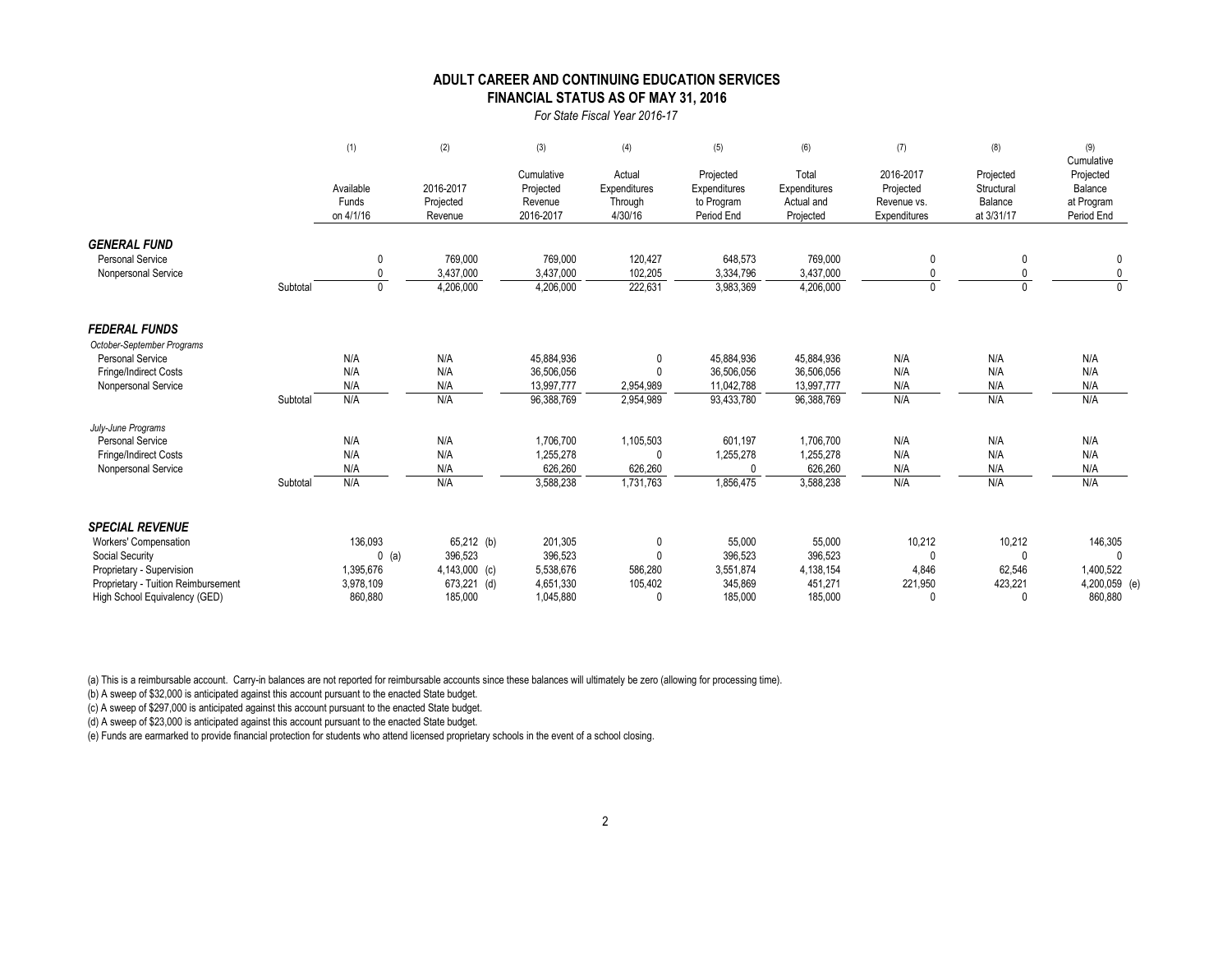### **FINANCIAL STATUS AS OF MAY 31, 2016 PROFESSIONS**

*For State Fiscal Year 2016-17*

|                                                     | (1)                | (2)                  | (3)                     | (4)                    | (5)                       | (6)                     | (7)                         | (8)                     | (9)<br>Cumulative        |
|-----------------------------------------------------|--------------------|----------------------|-------------------------|------------------------|---------------------------|-------------------------|-----------------------------|-------------------------|--------------------------|
|                                                     | Available          | 2016-2017            | Cumulative<br>Projected | Actual<br>Expenditures | Projected<br>Expenditures | Total<br>Expenditures   | 2016-2017<br>Projected      | Projected<br>Structural | Projected<br>Balance     |
|                                                     | Funds<br>on 4/1/16 | Projected<br>Revenue | Revenue<br>2016-2017    | Through<br>4/30/16     | to Program<br>Period End  | Actual and<br>Projected | Revenue vs.<br>Expenditures | Balance<br>at 3/31/17   | at Program<br>Period End |
| <b>SPECIAL REVENUE</b><br>Office of the Professions | 11,739,189         | 49,800,000 (a)       | 61,539,189              | 8,263,611              | 39,807,011                | 48,070,622              | 1,729,378                   | 3,366,378               | 13,468,567               |
| <b>E-Licensing Project</b>                          | 14,906,106         |                      | 14,906,106              |                        |                           |                         |                             |                         | 14,906,106               |

(a) A sweep of \$2,777,000 is anticipated against this account pursuant to the enacted State budget.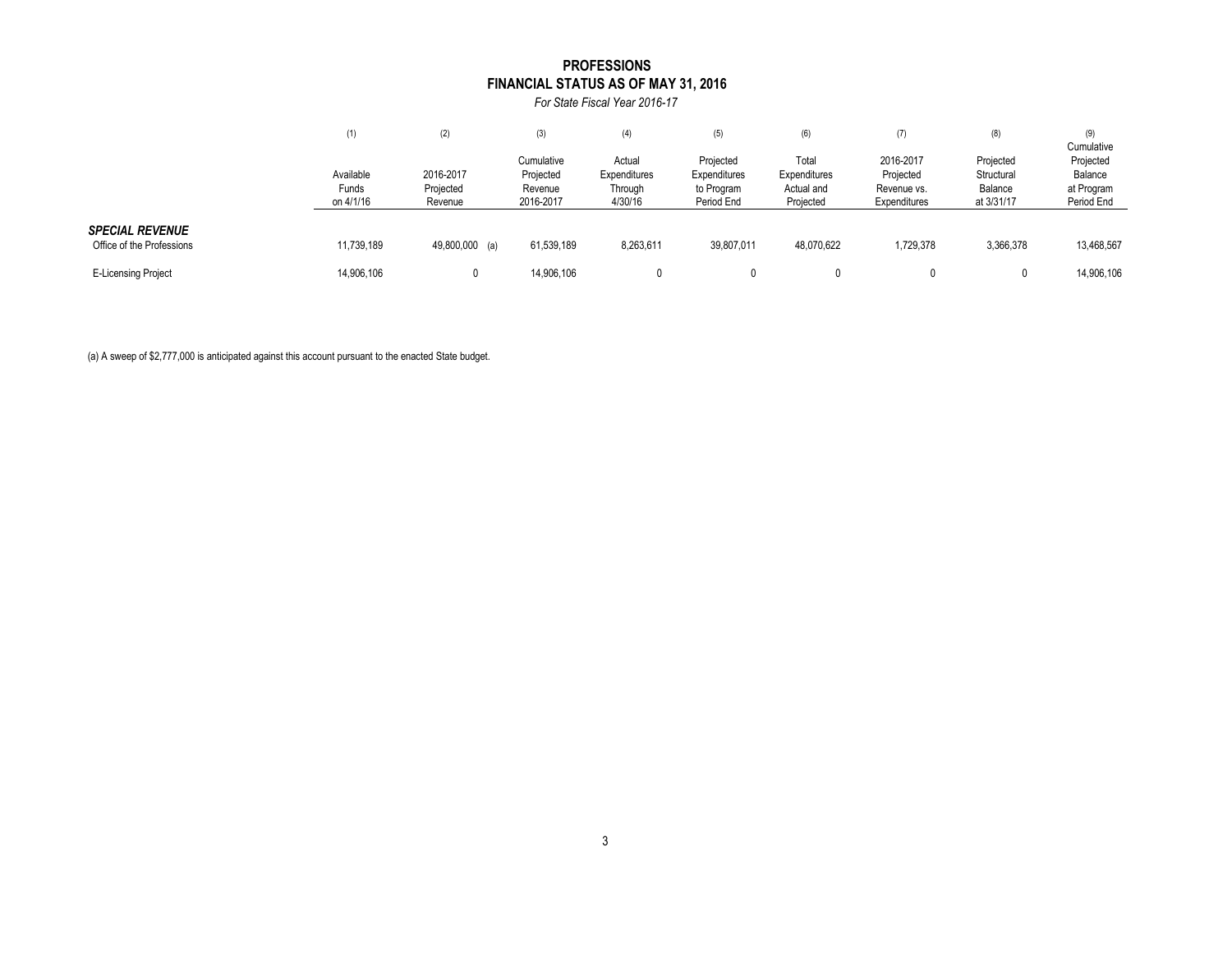### **FINANCIAL STATUS AS OF MAY 31, 2016 HIGHER EDUCATION**

*For State Fiscal Year 2016-17*

|                                                                                                                       |          | (1)                             | (2)                                 | (3)                                             | (4)                                          | (5)                                                   | (6)                                              | (7)                                                   | (8)                                              | (9)<br>Cumulative                                |
|-----------------------------------------------------------------------------------------------------------------------|----------|---------------------------------|-------------------------------------|-------------------------------------------------|----------------------------------------------|-------------------------------------------------------|--------------------------------------------------|-------------------------------------------------------|--------------------------------------------------|--------------------------------------------------|
|                                                                                                                       |          | Available<br>Funds<br>on 4/1/16 | 2016-2017<br>Projected<br>Revenue   | Cumulative<br>Projected<br>Revenue<br>2016-2017 | Actual<br>Expenditures<br>Through<br>4/30/16 | Projected<br>Expenditures<br>to Program<br>Period End | Total<br>Expenditures<br>Actual and<br>Projected | 2016-2017<br>Projected<br>Revenue vs.<br>Expenditures | Projected<br>Structural<br>Balance<br>at 3/31/17 | Projected<br>Balance<br>at Program<br>Period End |
| <b>GENERAL FUND</b><br><b>Personal Service</b><br>Nonpersonal Service                                                 | Subtotal | $\mathbf{0}$                    | 2,714,000<br>5,447,000<br>8,161,000 | 2,714,000<br>5,447,000<br>8,161,000             | 438,649<br>716,957<br>1,155,606              | 2,275,351<br>4,730,043<br>7,005,394                   | 2,714,000<br>5,447,000<br>8,161,000              | 0<br>0                                                |                                                  | 0<br>0<br>$\mathbf{0}$                           |
| <b>FEDERAL FUNDS</b><br>July-June Programs<br><b>Personal Service</b><br>Fringe/Indirect Costs<br>Nonpersonal Service | Subtotal | N/A<br>N/A<br>N/A<br>N/A        | N/A<br>N/A<br>N/A<br>N/A            | 894,376<br>275,243<br>307,447<br>1,477,066      | 466,196<br>119,996<br>92,971<br>679,163      | 428,180<br>155,247<br>214,476<br>797,903              | 894,376<br>275,243<br>307,447<br>1,477,066       | N/A<br>N/A<br>N/A<br>N/A                              | N/A<br>N/A<br>N/A<br>N/A                         | N/A<br>N/A<br>N/A<br>N/A                         |
| <b>SPECIAL REVENUE</b><br>Office of Teacher Certification                                                             |          | 635,744                         | 6,000,000                           | 6,635,744                                       | 1,113,493                                    | 4,941,507                                             | 6,055,000                                        | $(55,000)$ (a)                                        | 0                                                | 580,744                                          |
| Interstate Reciprocity for Postsecondary Distance Ed                                                                  |          | 0                               | 605,900                             | 605,900                                         | $\mathbf{0}$                                 | 549,920                                               | 549,920                                          | 55,980                                                | 55,980                                           | 55,980                                           |

(a) This imbalance is the result of the use of prior year funds to meet current year one-time obligations.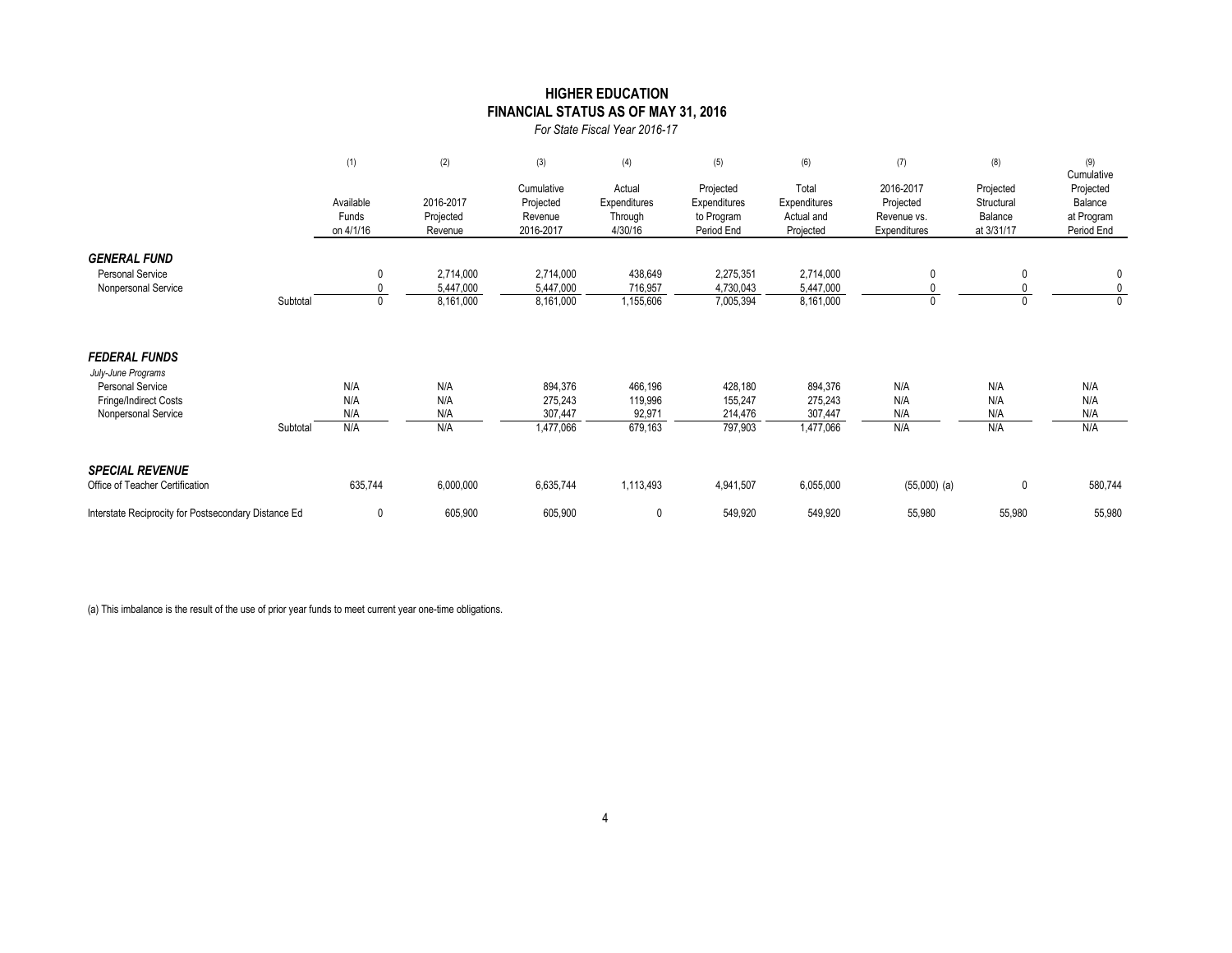### **OFFICE OF P-12 FINANCIAL STATUS AS OF MAY 31, 2016**

*For State Fiscal Year 2016-17*

|                                                    |          | (1)                             | (2)                               | (3)                                             | (4)                                          | (5)                                                   | (6)                                              | (7)                                                   | (8)                                              | (9)<br>Cumulative                                |
|----------------------------------------------------|----------|---------------------------------|-----------------------------------|-------------------------------------------------|----------------------------------------------|-------------------------------------------------------|--------------------------------------------------|-------------------------------------------------------|--------------------------------------------------|--------------------------------------------------|
|                                                    |          | Available<br>Funds<br>on 4/1/16 | 2016-2017<br>Projected<br>Revenue | Cumulative<br>Projected<br>Revenue<br>2016-2017 | Actual<br>Expenditures<br>Through<br>4/30/16 | Projected<br>Expenditures<br>to Program<br>Period End | Total<br>Expenditures<br>Actual and<br>Projected | 2016-2017<br>Projected<br>Revenue vs.<br>Expenditures | Projected<br>Structural<br>Balance<br>at 3/31/17 | Projected<br>Balance<br>at Program<br>Period End |
| <b>GENERAL FUND</b>                                |          |                                 |                                   |                                                 |                                              |                                                       |                                                  |                                                       |                                                  |                                                  |
| <b>Personal Service</b><br>Nonpersonal Service     |          | 0<br>$\Omega$                   | 16,601,000<br>23.835.000          | 16,601,000<br>23,835,000                        | 2,039,623<br>174,978                         | 14,561,377<br>23,660,022                              | 16,601,000<br>23,835,000                         | 0<br>0                                                | 0                                                | 0<br>0                                           |
|                                                    | Subtotal | $\mathbf{0}$                    | 40,436,000                        | 40,436,000                                      | 2,214,601                                    | 38,221,399                                            | 40,436,000                                       | $\mathbf{0}$                                          |                                                  | $\Omega$                                         |
| <b>FEDERAL FUNDS</b><br>October-September Programs |          |                                 |                                   |                                                 |                                              |                                                       |                                                  |                                                       |                                                  |                                                  |
| <b>Personal Service</b>                            |          | N/A                             | N/A                               | 3,130,657                                       | 1,486,846                                    | 1,643,811                                             | 3,130,657                                        | N/A                                                   | N/A                                              | N/A                                              |
| Fringe/Indirect Costs                              |          | N/A                             | N/A                               | 2,321,560                                       | 997,246                                      | 1,324,314                                             | 2,321,560                                        | N/A                                                   | N/A                                              | N/A                                              |
| Nonpersonal Service                                |          | N/A                             | N/A                               | 3,598,078                                       | 132,377                                      | 3,465,701                                             | 3,598,078                                        | N/A                                                   | N/A                                              | N/A                                              |
|                                                    | Subtotal | N/A                             | N/A                               | 9,050,295                                       | 2,616,469                                    | 6,433,826                                             | 9,050,295                                        | N/A                                                   | N/A                                              | N/A                                              |
| July-June Programs                                 |          |                                 |                                   |                                                 |                                              |                                                       |                                                  |                                                       |                                                  |                                                  |
| Personal Service                                   |          | N/A                             | N/A                               | 25,121,390                                      | 23,117,744                                   | 2,003,646                                             | 25,121,390                                       | N/A                                                   | N/A                                              | N/A                                              |
| Fringe/Indirect Costs                              |          | N/A<br>N/A                      | N/A<br>N/A                        | 24,479,586<br>24,055,320                        | 14,007,905<br>7,451,632                      | 10,471,681<br>16,603,688                              | 24,479,586<br>24,055,320                         | N/A<br>N/A                                            | N/A                                              | N/A<br>N/A                                       |
| Nonpersonal Service                                | Subtotal | N/A                             | N/A                               | 73,656,296                                      | 44,577,281                                   | 29,079,015                                            | 73,656,296                                       | N/A                                                   | N/A<br>N/A                                       | N/A                                              |
|                                                    |          |                                 |                                   |                                                 |                                              |                                                       |                                                  |                                                       |                                                  |                                                  |
| <b>SPECIAL REVENUE</b>                             |          |                                 |                                   |                                                 |                                              |                                                       |                                                  |                                                       |                                                  |                                                  |
| State School for the Blind at Batavia              |          | $0$ (a)                         | 10,020,000                        | 10,020,000                                      | 1,970,070                                    | 8,049,930                                             | 10,020,000                                       | 0                                                     | 0                                                | $\mathbf 0$                                      |
| State School for the Deaf at Rome                  |          | $0$ (a)                         | 9,408,798                         | 9,408,798                                       | 1,568,658                                    | 7,840,140                                             | 9,408,798                                        | 0                                                     | 0                                                | $\mathbf 0$                                      |

(a) This is a reimbursable account. Carry-in balances are not reported for reimbursable accounts since these balances will ultimately be zero (allowing for processing time).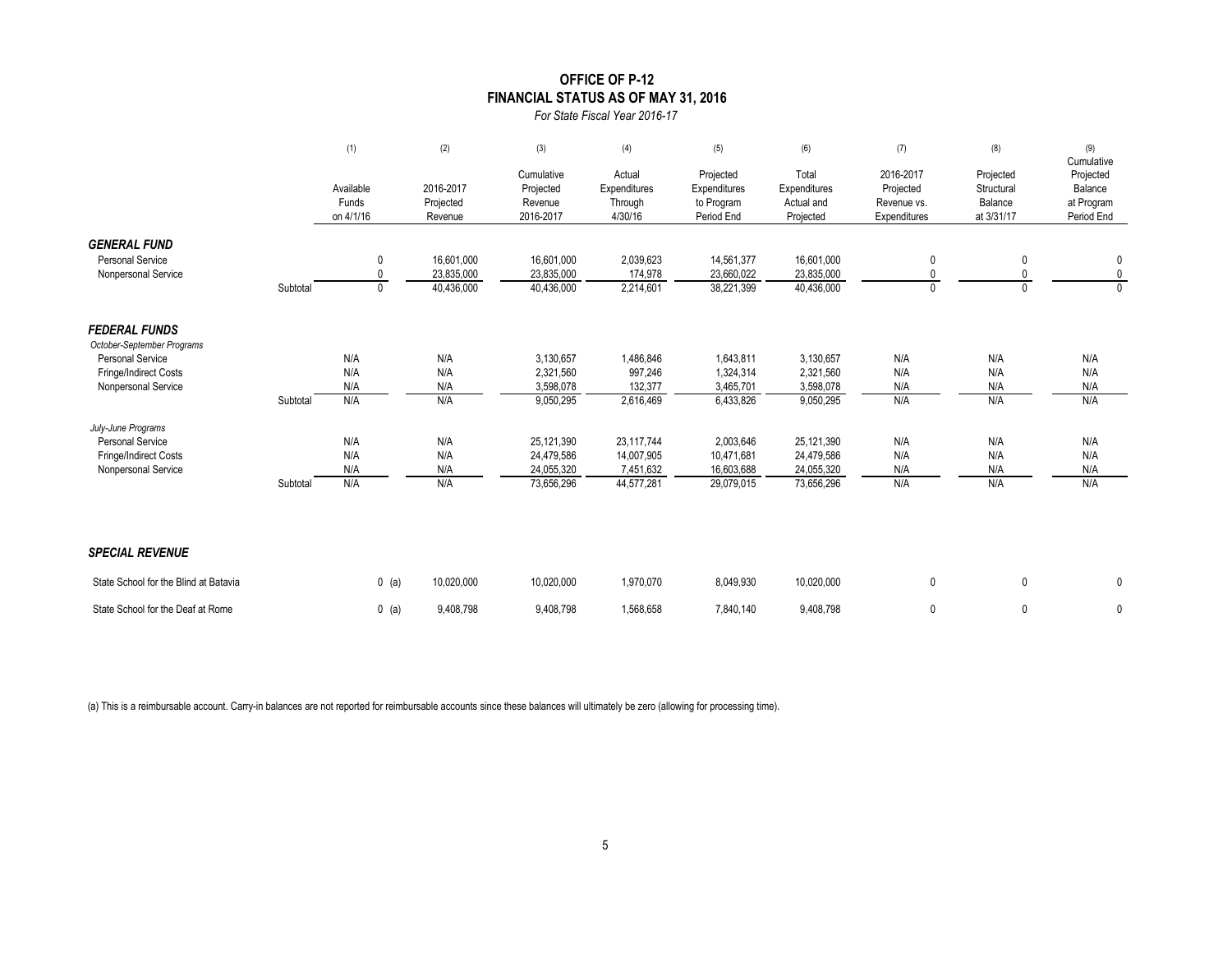#### **CULTURAL EDUCATION FINANCIAL STATUS AS OF MAY 31, 2016**

*For State Fiscal Year 2016-17*

|                                                                            |          | (1)                             | (2)                               | (3)                                             | (4)                                          | (5)                                                   | (6)                                              | (7)                                                   | (8)                                              | (9)                                                            |
|----------------------------------------------------------------------------|----------|---------------------------------|-----------------------------------|-------------------------------------------------|----------------------------------------------|-------------------------------------------------------|--------------------------------------------------|-------------------------------------------------------|--------------------------------------------------|----------------------------------------------------------------|
|                                                                            |          | Available<br>Funds<br>on 4/1/16 | 2016-2017<br>Projected<br>Revenue | Cumulative<br>Projected<br>Revenue<br>2016-2017 | Actual<br>Expenditures<br>Through<br>4/30/16 | Projected<br>Expenditures<br>to Program<br>Period End | Total<br>Expenditures<br>Actual and<br>Projected | 2016-2017<br>Projected<br>Revenue vs.<br>Expenditures | Projected<br>Structural<br>Balance<br>at 3/31/17 | Cumulative<br>Projected<br>Balance<br>at Program<br>Period End |
| <b>GENERAL FUND</b>                                                        |          |                                 |                                   |                                                 |                                              |                                                       |                                                  |                                                       |                                                  |                                                                |
| <b>Personal Service</b>                                                    |          | 0                               | 388,000                           | 388,000                                         | 63,087                                       | 324,913                                               | 388,000                                          | 0                                                     | 0                                                | 0                                                              |
| Nonpersonal Service                                                        |          | 0                               | 305,000                           | 305,000                                         | $\Omega$                                     | 305,000                                               | 305,000                                          |                                                       |                                                  | 0                                                              |
|                                                                            | Subtotal | $\mathbf{0}$                    | 693,000                           | 693,000                                         | 63,087                                       | 629,913                                               | 693,000                                          | $\Omega$                                              | $\overline{0}$                                   | $\Omega$                                                       |
| <b>FEDERAL FUNDS</b>                                                       |          |                                 |                                   |                                                 |                                              |                                                       |                                                  |                                                       |                                                  |                                                                |
| October-September Programs                                                 |          |                                 |                                   |                                                 |                                              |                                                       |                                                  |                                                       |                                                  |                                                                |
| Personal Service                                                           |          | N/A                             | N/A                               | 2,855,857                                       | 1,733,361                                    | 1,122,496                                             | 2,855,857                                        | N/A                                                   | N/A                                              | N/A                                                            |
| Fringe/Indirect Costs                                                      |          | N/A                             | N/A                               | 1,775,753                                       | 836,416                                      | 939,337                                               | 1,775,753                                        | N/A                                                   | N/A                                              | N/A                                                            |
| Nonpersonal Service                                                        |          | N/A                             | N/A                               | 864.539                                         | 0                                            | 864,539                                               | 864,539                                          | N/A                                                   | N/A                                              | N/A                                                            |
|                                                                            | Subtotal | N/A                             | N/A                               | 5,496,149                                       | 2,569,777                                    | 2,926,372                                             | 5,496,149                                        | N/A                                                   | N/A                                              | N/A                                                            |
| <b>SPECIAL REVENUE</b>                                                     |          |                                 |                                   |                                                 |                                              |                                                       |                                                  |                                                       |                                                  |                                                                |
| <b>Cultural Education Account</b>                                          |          |                                 |                                   |                                                 |                                              |                                                       |                                                  |                                                       |                                                  |                                                                |
| Office of Cultural Education-Operations<br><b>Local Government Records</b> |          | (3,658,251)                     | 27,500,000                        | 23,841,749                                      | 5,129,231                                    | 22,373,634                                            | 27,502,865                                       | $(2,865)$ (d)                                         | 298,317                                          | (3,661,116)                                                    |
| Management Improvement Fund                                                |          | $0$ (a)                         | $3,637,415$ (b)                   | 3,637,415                                       | 619,412                                      | 3,017,903                                             | 3,637,315                                        | 100                                                   | 100                                              | 100                                                            |
| Records Management Program                                                 |          | 25,527                          | 1,700,000                         | 1,725,527                                       | 268,493                                      | 1,431,248                                             | 1,699,741                                        | 259                                                   | 259                                              | 25,786                                                         |
| <b>Cultural Resource Survey Account</b>                                    |          | $0$ (c)                         | 9,989,304                         | 9,989,304                                       | 860,377                                      | 9,128,927                                             | 9,989,304                                        | $\mathbf{0}$                                          | $\mathbf 0$                                      | $\mathbf{0}$                                                   |
| <b>Education Museum Account</b>                                            |          | 38,143                          | 220,000                           | 258,143                                         | 74,971                                       | 144,207                                               | 219,178                                          | 822                                                   | 822                                              | 38,965                                                         |
| <b>Education Archives Account</b>                                          |          | 37,369                          | 22,000                            | 59,369                                          | 2,751                                        | 18,724                                                | 21,475                                           | 525                                                   | 525                                              | 37,894                                                         |
| <b>Education Library Account</b>                                           |          | 117,273                         | 45,000                            | 162,273                                         | 1,485                                        | 75,165                                                | 76,650                                           | $(31,650)$ (d)                                        | 350                                              | 85,623                                                         |
| <b>Grants and Bequests</b>                                                 |          | 64,894                          | 0                                 | 64,894                                          | 0                                            | 41,000                                                | 41,000                                           | $(41,000)$ (d)                                        | 0                                                | 23,894                                                         |
| Archives Partnership Trust                                                 |          | 175,126 (e)                     | 587,587                           | 762,713                                         | 99.009                                       | 487.669                                               | 586,678                                          | 909                                                   | 909                                              | 176,035                                                        |

(a) The Local Government Records Management account carry-in is not reported because the revenue in this account supports both the administrative costs reported here and a larger Aid to Localities grant program, not reflec (b) A sweep of \$782,000 is anticipated against this account pursuant to the enacted State budget.

(c) This is a reimbursable account. Carry-in balances are not reported for reimbursable accounts since these balances will ultimately be zero (allowing for processing time).

(d) This imbalance is the result of the use of prior year funds to meet current year one-time obligations.

(e) Excludes endowment funds.

Summer School for the Arts 177,912 682,000 859,912 42,582 638,912 681,494 506 506 506 178,418